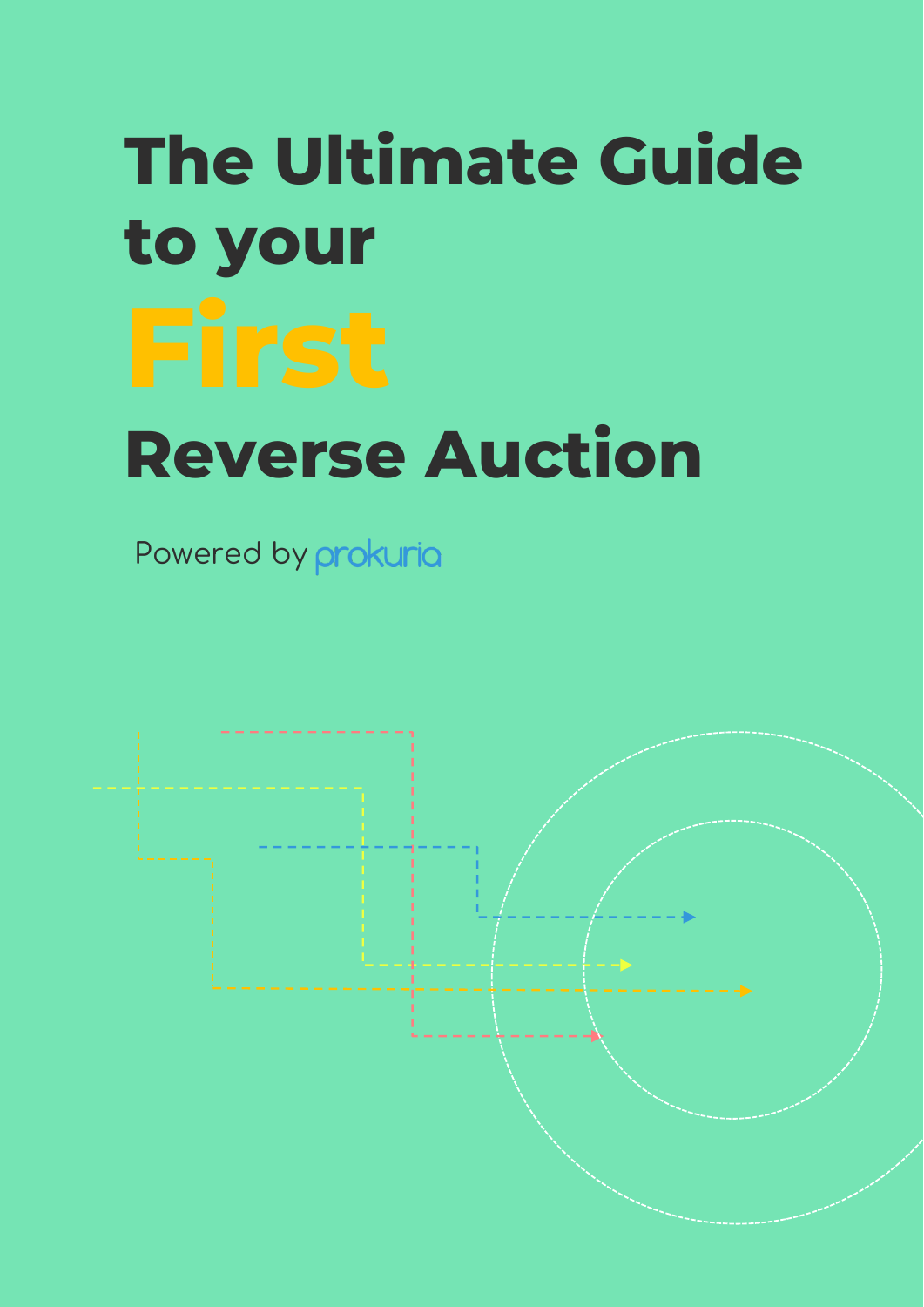### **About this e-book**

You might think a reverse auction is a simple, 30-minute task, but **the real effort actually occurs during the preparation stage.** That's why proper preparation is paramount, and you need to make sure that you've thought things through carefully to ensure a successful event.

If you've worked in procurement for a while now you probably already know what a reverse auction is, but to make sure we're on the same page I will explain it again.

In an ordinary auction (also known as a 'forward auction'), buyers compete to obtain goods or services by offering increasingly higher prices. A reverse auction is a type of auction in which the traditional roles of buyer and seller are reversed: there is only one buyer and many potential sellers, which means the sellers compete to obtain business from the buyer and prices typically decrease as sellers underbid each other.

#### **If you're planning to organize a reverse auction in the near future, this guide will help you understand what you need to do along the process**

#### **Want expert guidance on your sourcing strategy?**

Prokuria can recommend and help you implement a sourcing strategy adapted to your internal process. Get in touch and we'd be happy to help.

prokuria.com

contact@prokuria.com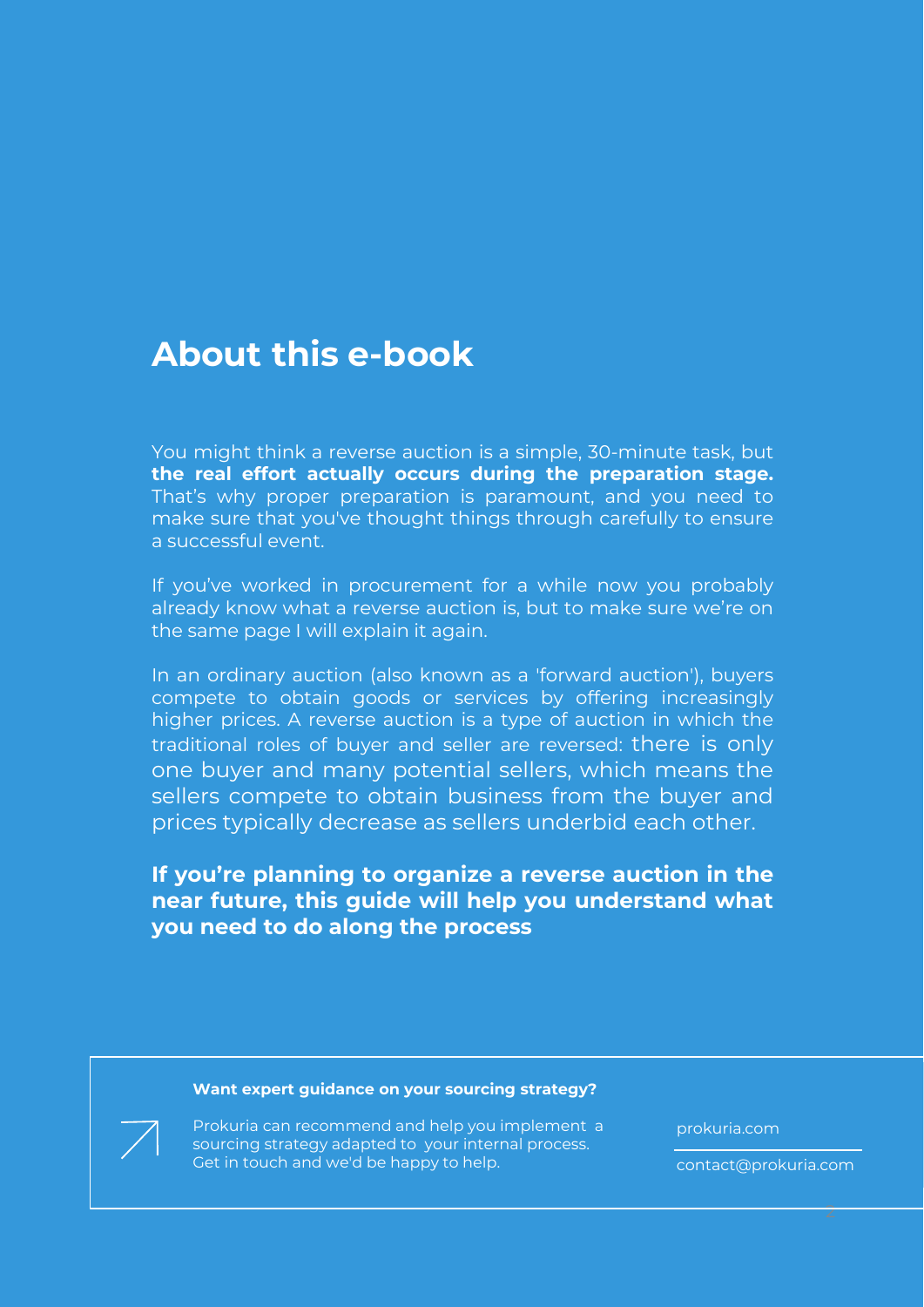# Table of contents

- 1. Gather all the necessary [information](#page-3-0)
- 2. [Prepare](#page-6-0) the Reverse Auction
- 3. Prepare the Suppliers
- 4. Run the Auction
- 5. After the Event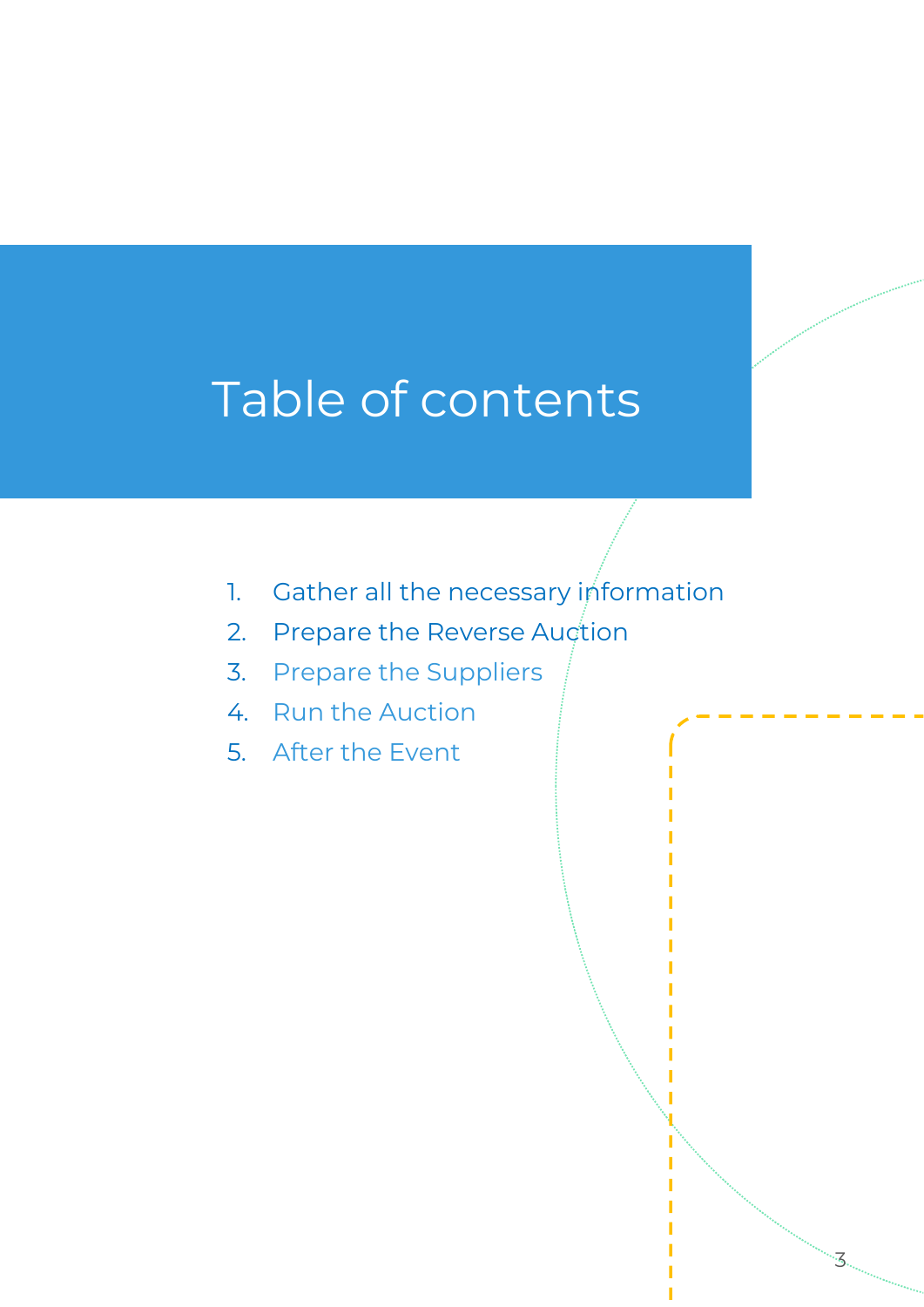### **Gather all the necessary information**

<span id="page-3-0"></span>**11 Gather all the necessary<br>
<b>11 Gather stakeholders & requirements**<br>
11 Acquire buy-in from key internal stakeholders. The management, and also various other departments<br>
their "skin in the game" in the current event. 1. Acquire buy-in from key internal stakeholders. These might include management, and also various other departments that might have their "skin in the game" in the current event.

> 2. Confirm the product/service requirements. You may need to clarify:

- Technical specifications;
- Logistic requirements;
- Packaging;
- Commercial conditions;
- Deadlines;
- Other requirements important for the stakeholders.

#### **Gather suppliers' identification**

1. Study the market.

Is it a buyer's market or a seller's market? (i.e., Who has the upper hand? Are you in a good position because there are many sellers of highly competitive products, or are there few sellers, with quite distinctive product offerings)

Are there any important events bound to happen soon in the market? Who are the top players, and who are the emergent competitors?

2. Get suppliers' contact details.

It may seem trivial, but making sure you have the proper contacts for selected suppliers can save you a lot of time and hassle when you'll actually launch the event.

3. Decide if you need to qualify suppliers through an RFP or RFQ before launching the eAuction event.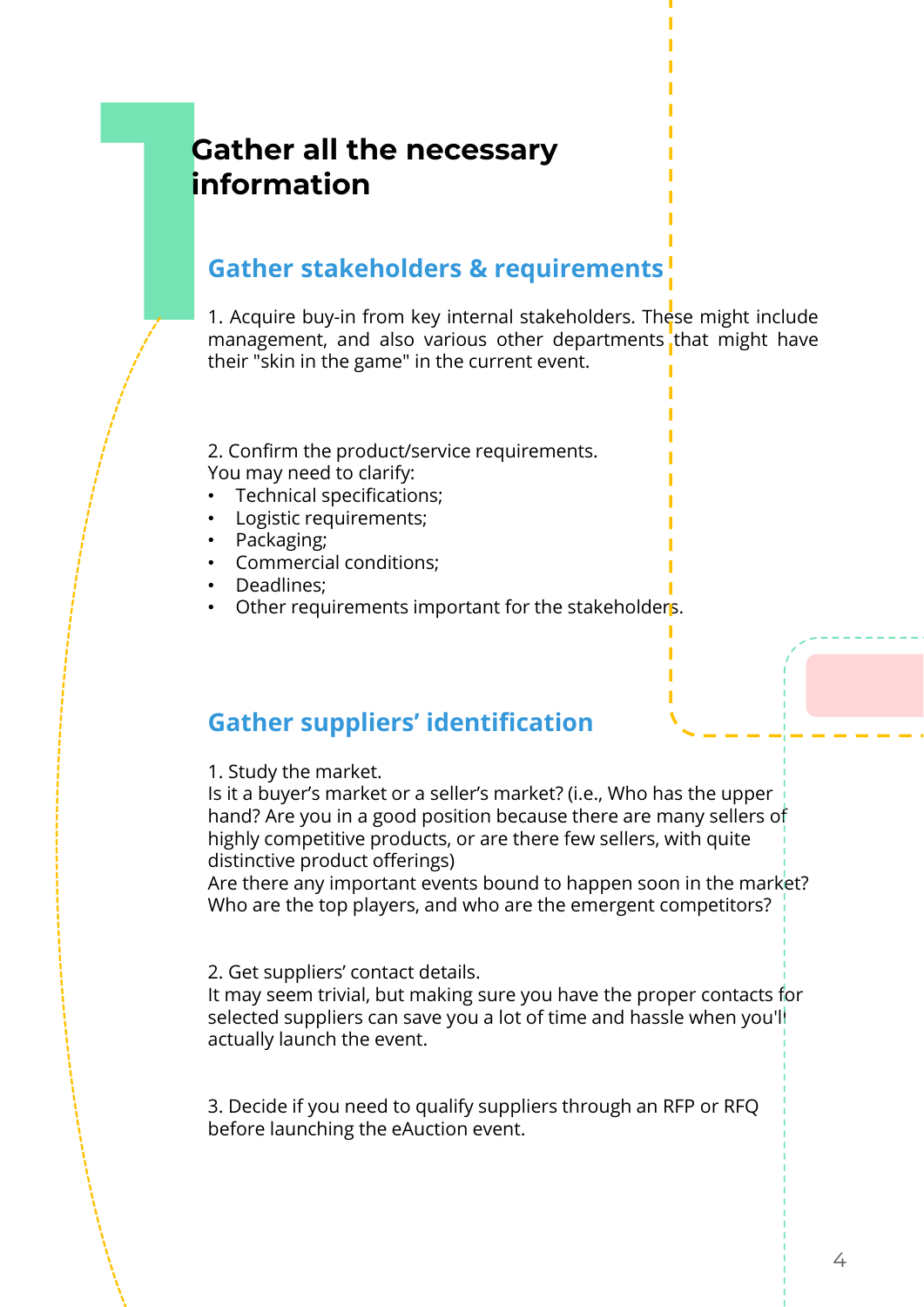# Prepa<br>Rever:<br>Start I **Prepare the Reverse Auction**

#### **Start building the event well in advance**

This will allow you to think through different eAuction parameters, test, and adjust where necessary.

You can start with the good old pen and paper or you can actually doi it directly in Prokuria.

#### **Choose an appropriate date and time for the event**

Make sure that suppliers have enough time to ask questions, and that you have enough time to reply to them and clarify any concerns.

Try to avoid organizing events first thing in the morning, or at the end of the day. If suppliers are spread over several time zones, this may not always be possible, but bear in mind that you want to maximize chances that suppliers are actually able to participate. More often than not people will arrive to work late, things will happen that derail them during the day, and if one key supplier can't make it to the event, you'll have to either reschedule or go forward without them; both are obviously less than ideal alternatives.

Check if your suppliers are on different time-zones, and accommodate event times accordingly. Make sure your event-related communication is clear in this regard. Prokuria helps by sending comprehensive emails that specify the start time of eAuctions in GMT, but you'll have to make sure you don't generate any confusion, as well.

Check for public holidays, especially if suppliers are spread across multiple countries, where non-working days might be different from yours.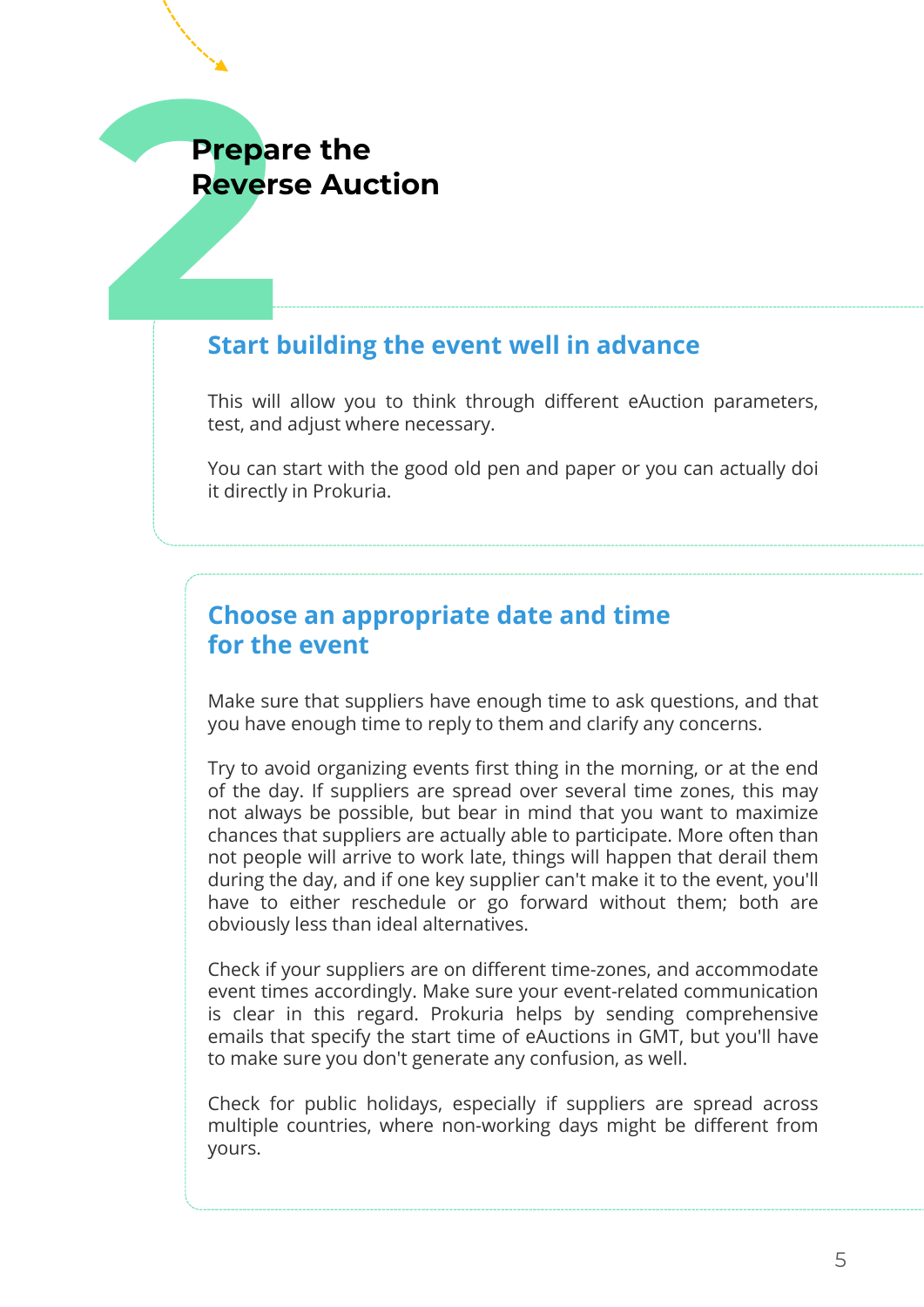#### **Design the reverse auction for optimum competition**

You'll have to think and decide upon:

- The starting price: for a reverse auction, what is the maximum price that suppliers start bidding from?
- Minimum step: what is the minimum difference between two successive quotations from the same supplier?
- Cool-down period: how long do you want the Auction to extend automatically if the best bidder changes in the last few minutes?
- Should suppliers see the value of the best bid? Using this approach, suppliers can see what the exact amount quoted by the best bidder is, and are incentivized to match it.
- Should suppliers see their rank? Using this approach, suppliers can see their position relative to the best bid (i.e., your position is 2) and will try to improve their bids to get a better rank, without knowing what the exact amount that separates them from the best bidder is.



#### **Want expert guidance on your sourcing strategy?**



prokuria.com

contact@prokuria.com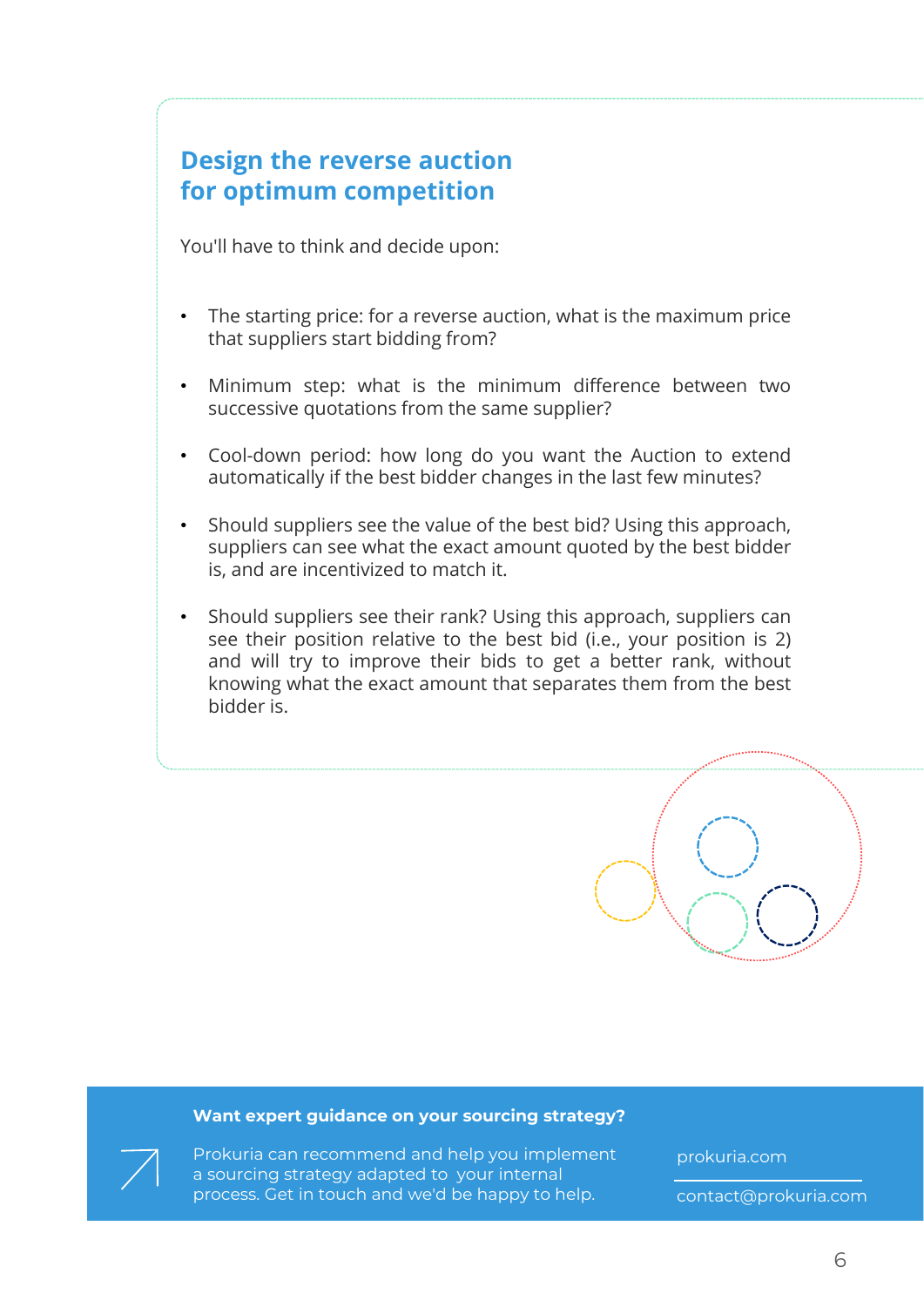### **Prepare the Suppliers**

<span id="page-6-0"></span>**319 Prepare the**<br> **31 Preparing** the suppliers is a crucial step, though sometimes<br>
overlooked. Many of your suppliers might have never participated in a<br>
reverse auction, and may not clearly understand the "system or<br>
pr overlooked. Many of your suppliers might have never participated in a reverse auction, and may not clearly understand the system or process. As your goal is to level the playing field to get a good and fair deal from each of them, outreach and training may be needed to assist them in fully understanding and participating in the reverse auction.

#### **Set supplier expectations about the process**.

- To be more specific the correct expectations.
- Be transparent and direct.
- Be timely and to the point.
- Over communicate and gain suppliers' engagement.
- Have written information, like FAQ, ready to send anytime is required.

#### **Explain the timeline and the process:**

- What happens before the auction
- What happens during the auction
- What happens after the auction

#### **Send suppliers a guide on how to use the platform well in advance**

- Allow them time to get used to the platform and ask questions
- Get yourself time to clarify any points they might raise

#### **Run a trial reverse auction**

- So that the suppliers have an opportunity to practice with the software and iron out any potential issues.
- If there are suppliers who have never participated in such online events, they should receive special attention at this stage so that they do not have a disadvantage to other suppliers.
- Communicate to suppliers what happens if there is a technical error.
- Communicate to suppliers what happens if they behave unethically or infringe the auction rules that you have set.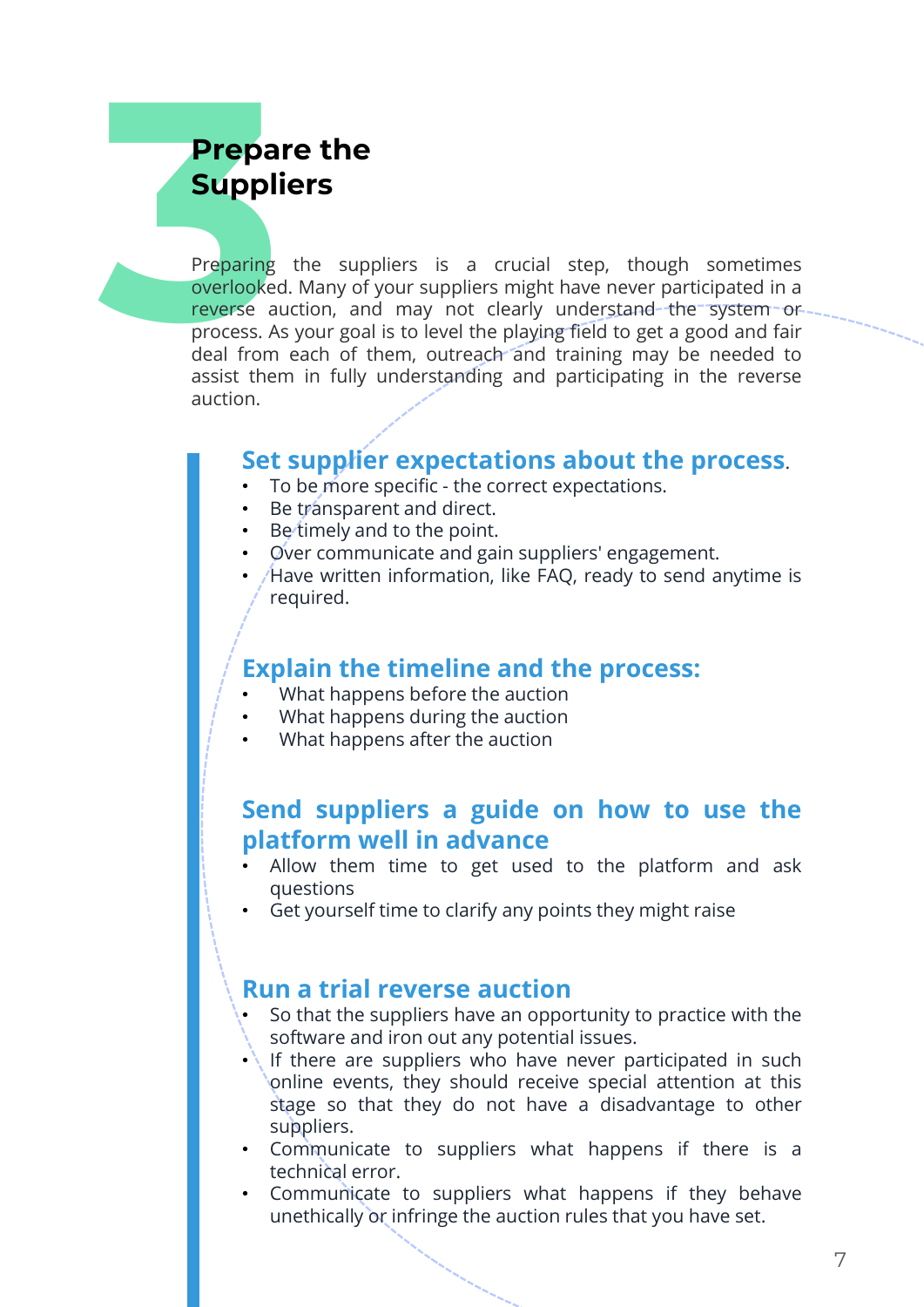# **Run the Event**

**4**<br>**4**Preparing the suppliers is a crucial step, though sometimes<br>overlooked. Many of your suppliers might have never participated in a<br>1. Double-check everything (including start time) and publish the overlooked. Many of your suppliers might have never participated in a

- 1. Double-check everything (including start time) and publish the event.
- 2. Check regularly to see if suppliers are accepting or declining to participate. If suppliers seem to have no intention to submit a proposal or bid, they should be contacted to confirm whether they have received the invitation and whether they intend to participate. That way, you keep strict control of the process and ensure that you get the maximum or at least sufficient participation for effective negotiation.
- 3. Notify suppliers about any changes. Extensions of deadlines, change of project conditions, or any other changes to the event should be relayed to the suppliers as soon as possible.
- 4. Clear your schedule immediately before, during the event, and a couple of hours after.

**Before:** you'll receive last-minute questions to which you want to answer.

**During**: you'll want to keep an eye on the auction using Prokuria's interface, see exactly what suppliers offer, and be on the lookout for their questions.

**After**: you'll want to think through the auction's results, communicate post-event with the suppliers, and potentially decide on awarding the contract.

5. Make sure you are easy to reach and that you have a back-up person. Again, an eAuction happens in real time. If for some reason, you can't make it, you'd want to ideally still run the event as you have finally got everyone to participate. Thus you need a backup who can help in case you are not available.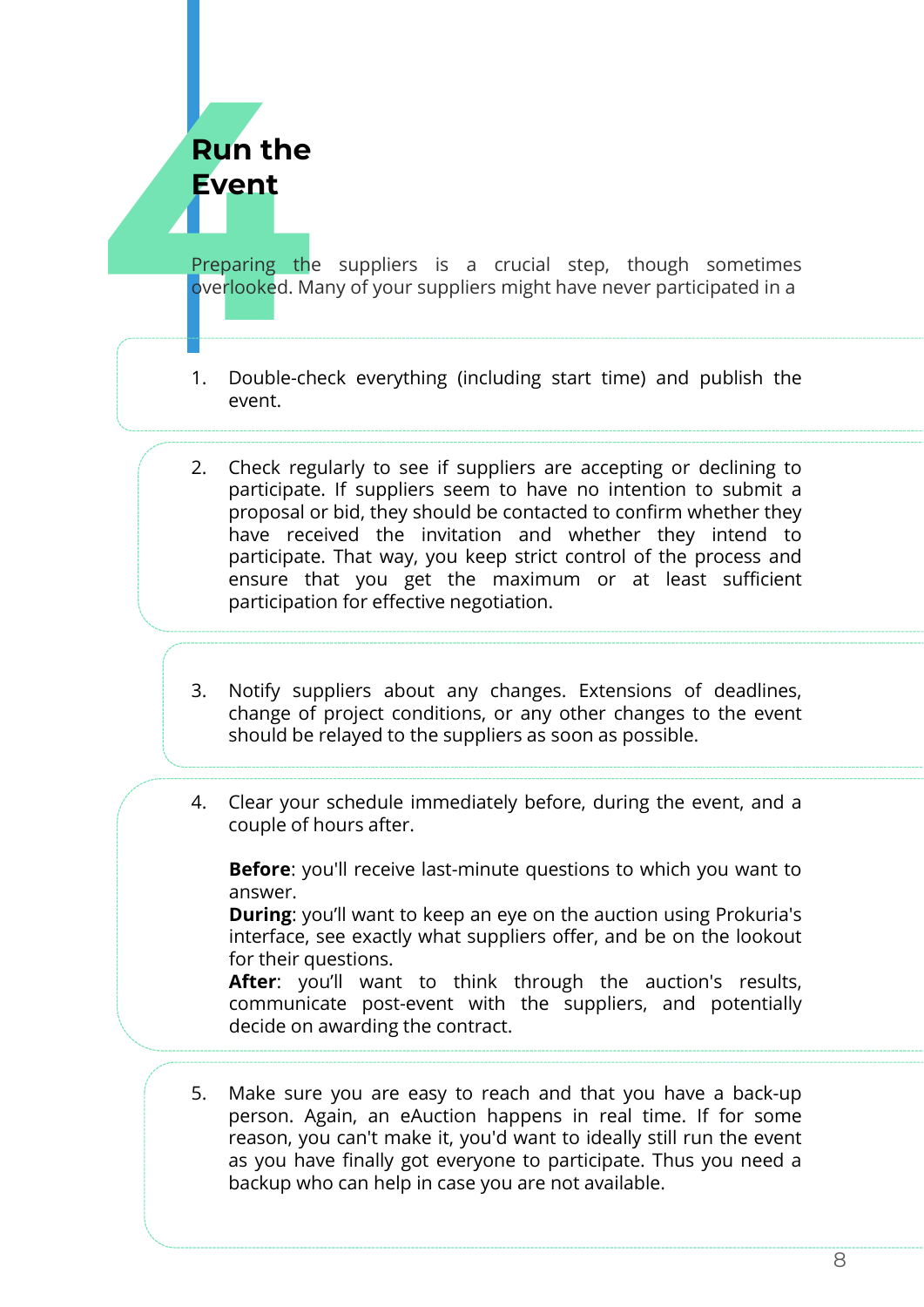## **After the Event**

**56First, always take time at the end of the eAuction to let suppliers know that their efforts to prepare and submit a bid are appreciated. It's not only polite but also will you'll ensure your suppliers are not** that their efforts to prepare and submit a bid are appreciated. It's not only polite but also will you'll ensure your suppliers are not

> Once the bids are over you should Let suppliers know the timeline for awarding the contract and possibly any information about future contracts or other ways to engage with the company.

Reverse auctions, are an extremely powerful tool for any procurement team. Preparation, though, is what can make the difference between a very successful event and a bland outcome!